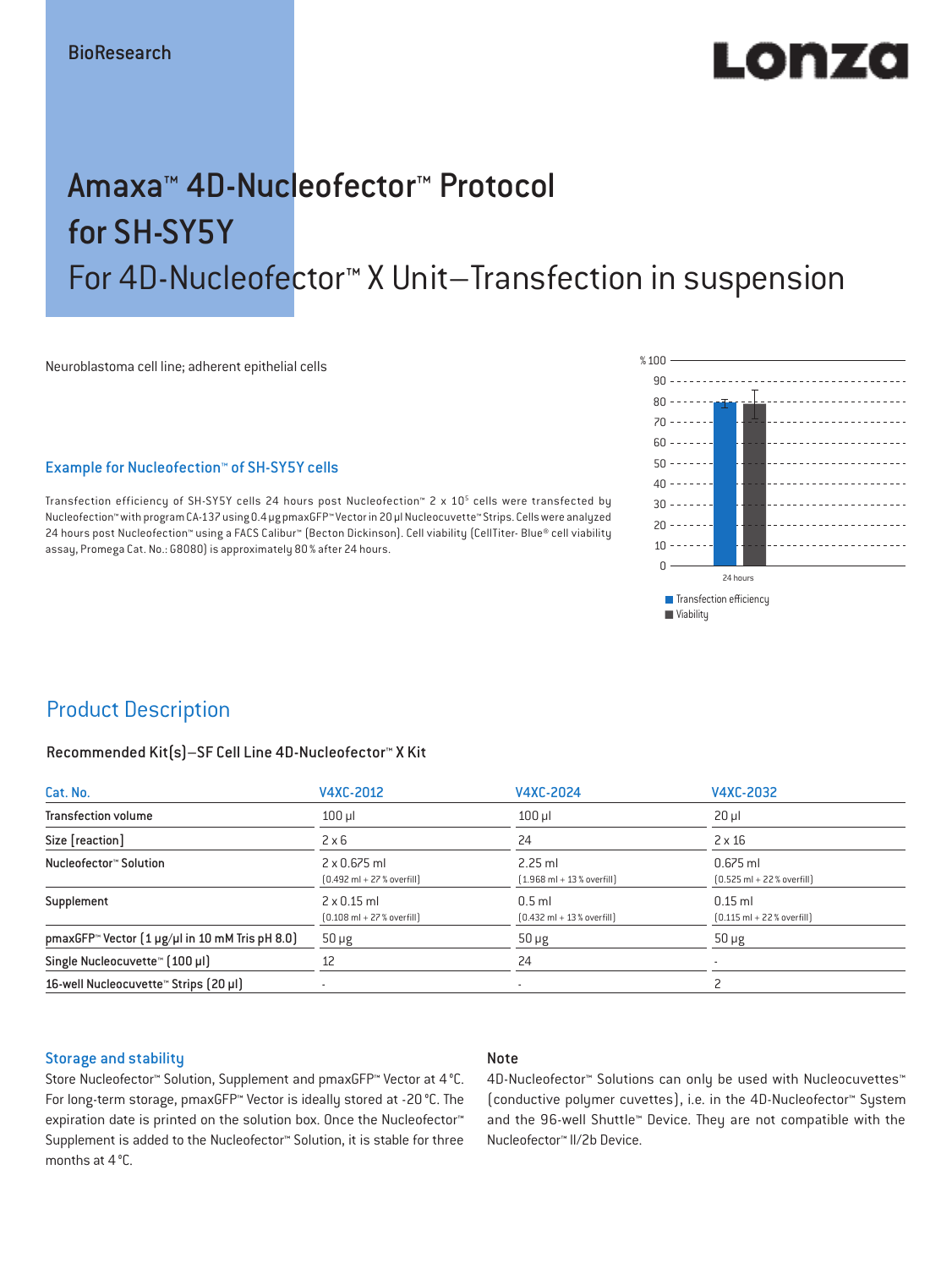### Required Material

### Note

Please make sure that the entire supplement is added to the Nucleofector<sup>™</sup> Solution. The ratio of Nucleofector™ Solution to supplement is 4.5:1 (see table 1)

- 4D-Nucleofector™ System (4D-Nucleofector™ Core Unit and 4D-Nucleofector™ X Unit)
- Supplemented 4D-Nucleofector™ Solution at room temperature
- Supplied 100 µl single Nucleocuvette™ or 20 µl 16-well Nucleocuvette™ Strips
- Compatible tips for 20 µl Nucleocuvette™ Strips: epT.I.P.S. [US/CDN: Eppendorf North America, Cat. No. 2491.431, Rest of World: Eppendorf AG, Cat. No. 0030073.266], Matrix TallTips® [Matrix Technologies Corp., Cat. No. 7281] or LTS Tips [Rainin Instruments, LLC, Cat. No. SR-L10F, SR/SS-L250S, SR/SS-L300S]. Before using other types of pipette tips, please ensure they reach the bottom of the Nucleocuvette™ Wells without getting stuck
- Supplied pmaxGFP™ Vector, stock solution 1µg/µl

### Note

For positive control using pmaxGFP™, dilute the stock solution to an appropriate working concentration. Further details are provided in table 3 of this Optimized Protocol. The volume of substrate solution added to each sample should not exceed 10% of the total reaction volume [2 µl for 20 µl reactions; 10 µl for 100 µl reactions).

- Substrate of interest, highly purified, preferably by using endotoxinfree kits; A260:A280 ratio should be at least 1.8
- Cell culture plates of your choice
- For detaching cells: 0.5 mg/ml Trypsin and 0.2 mg/ml EDTA in PBS and supplemented culture media or PBS/0.5% BSA
- Culture medium: 1:1 mixture of EMEM, Ham's F12 Nutrient-Mixture [Lonza BE12-615F] and 10% fetal calf serum (FCS)
- Prewarm appropriate volume of culture medium to 37 °C (see table 2)
- Appropriate number of cells/sample (see table 2)

### 1. Pre Nucleofection™

### Cell culture recommendations

- 1.1 Replace media twice a week
- 1.2 Passage cells at 75–80% confluency
- 1.3 Seed out  $2 \times 10^5$  cells/cm<sup>2</sup>
- 1.4 Subculture 3–4 days before Nucleofection™
- 1.5 Optimal confluency for Nucleofection™: 75–80 %. Higher cell densities may cause lower Nucleofection™ Efficiencies

### **Trupsinization**

- 1.6 Remove media from the cultured cells and wash cells once with PBS; use at least same volume of PBS as culture media
- 1.7 For harvesting, incubate the cells ~5 minutes at 37 °C with indicated trypsinization reagent (please see required material)
- 1.8 Neutralize trypsinization reaction with supplemented culture medium or PBS/0.5% BSA once the majority of the cells (>90%) have been detached

### 2. Nucleofection™

For Nucleofection™ Sample contents and recommended Nucleofector™ Program, please refer to Table 3.

- 2.1 Please make sure that the entire supplement is added to the Nucleofector™ Solution
- 2.2 Start 4D-Nucleofector™ System and create or upload experimental parameter file (for details see device manual)
- 2.3 Select/Check for the appropriate Nucleofector™ Program (see table 3)
- 2.4 Prepare cell culture plates by filling appropriate number of wells with desired volume of recommended culture media (see table 4) and pre-incubate/equilibrate plates in a humidified 37°C/5%  $CO<sub>2</sub>$  incubator
- 2.5 Pre-warm an aliquot of culture medium to 37°C (see table 4)
- 2.6 Prepare plasmid DNA or pmaxGFP™ Vector or siRNA (see table 3)
- 2.7 Harvest the cells by trypsinization (please see 1.5–1.7)
- 2.8 Count an aliquot of the cells and determine cell density
- 2.9 Centrifuge the required number of cells (see table 3) at 90xg for 10 minutes at room temperature. Remove supernatant completely
- 2.10 Resuspend the cell pellet carefully in room temperature 4D-Nucleofector™ Solution (see table 3)
- 2.11 Prepare mastermixes by dividing cell suspension according to number of substrates
- 2.12 Add required amount of substrates to each aliquot (max. 10% of final sample volume)
- 2.13 Transfer mastermixes into the Nucleocuvette™ Vessels

### Note

As leaving cells in Nucleofector™ Solution for extended periods of time may lead to reduced transfection efficiency and viability it is important to work as quickly as possible. Avoid air bubbles while pipetting.

- 2.14 Gently tap the Nucleocuvette™ Vessels to make sure the sample covers the bottom of the cuvette
- 2.15 Place Nucleocuvette™ Vessel with closed lid into the retainer of the 4D-Nucleofector™ X Unit. Check for proper orientation of the Nucleocuvette™ Vessel
- 2.16 Start Nucleofection™ Process by pressing the "Start" on the display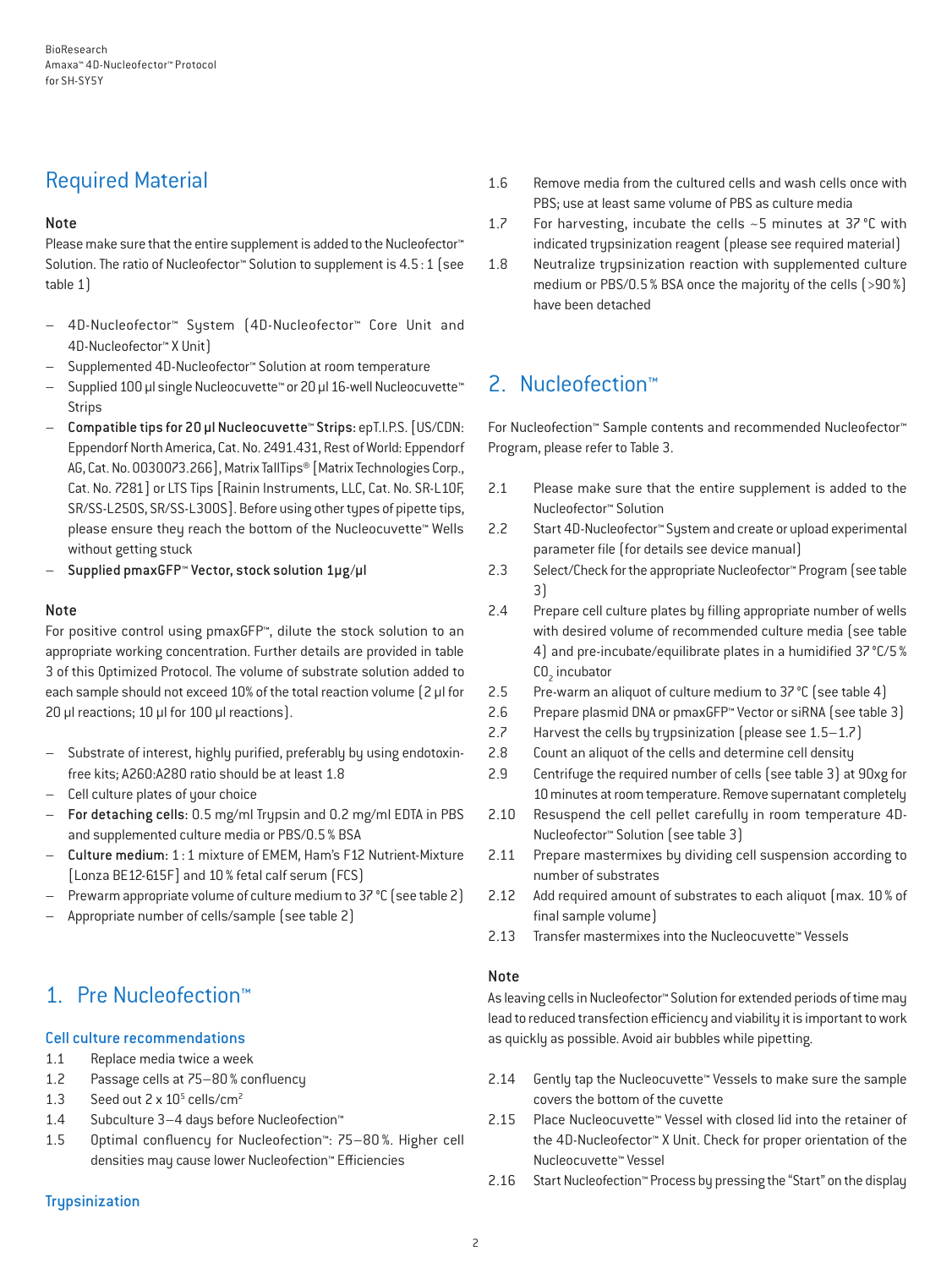of the 4D-Nucleofector™ Core Unit (for details, please refer to the device manual)

- 2.17 After run completion, carefully remove the Nucleocuvette™ Vessel from the retainer
- 2.18 Incubate Nucleocuvette™ 10 minutes at room temperature
- 2.19 Resuspend cells with pre-warmed medium (for recommended volumes see table 5). Mix cells by gently pipetting up and down two to three times. When working with the 100 µl Nucleocuvette™ use the supplied pipettes and avoid repeated aspiration of the sample
- 2.20 Plate desired amount of cells in culture system of your choice (for recommended volumes see table 5)

### 3. Post Nucleofection™

3.1 Incubate the cells in humidified  $37^{\circ}$ C/5 % CO<sub>2</sub> incubator until analysis. Gene expression or down regulation, respectively, is often detectable after only 4–8 hours

### Additional Information

For an up-to-date list of all Nucleofector™ References, please refer to: www.lonza.com/nucleofection-citations

For more technical assistance, contact our Scientific Support Team:

#### USA /Canada

|          | Phone: 800 521 0390 [toll-free]      |
|----------|--------------------------------------|
| Fax: Fax | 301 845 8338                         |
|          | E-mail: scientific.support@lonza.com |

#### Europe and Rest of World

|          | Phone: +49 221 99199 400                |
|----------|-----------------------------------------|
| Fax: Fax | +49 221 99199 499                       |
|          | E-mail: scientific.support.eu@lonza.com |

#### Lonza Cologne GmbH 50829 Cologne, Germany

Please note that the Amaxa™ Nucleofector™ Technology is not intended to be used for diagnostic purposes or for testing or treatment in humans.

The Nucleofector™ Technology, comprising Nucleofection™ Process, Nucleofector™ Device, Nucleofector™ Solutions, Nucleofector™ 96-well Shuttle™System and 96-well Nucleocuvette™ plates and modules is covered by patent and/or patent-pending rights owned by Lonza Cologne GmbH.

Amaxa, Nucleofector, Nucleofection, 4D-Nucleofector, Nucleocuvette and maxGFP are registered trademarks of the Lonza Cologne GmbH in Germany and/or U.S. and/or other countries.

Other product and company names mentioned herein are the trademarks of their respective owners.

This kit contains a proprietary nucleic acid coding for a proprietary copepod fluorescent protein intended to be used as a positive control with this Lonza product only. Any use of the proprietary nucleic acid or protein other than as a positive control with this Lonza product is strictly prohibited. USE IN ANY OTHER APPLICATION REQUIRES A LICENSE FROM EVROGEN. To obtain such a license, please contact Evrogen at license@evrogen.com.

The CMV promoter is covered under U.S. Patents 5,168,062 and 5,385,839 and its use is permitted for research purposes only. Any other use of the CMV promoter requires a license from the University of Iowa Research Foundation, 214 Technology Innovation Center, Iowa City, IA 52242.

The use of this product in conjunction with materials or methods of third parties may require a license by a third party. User shall be fully responsible for determining whether and from which third party it requires such license and for the obtainment of such license.

No statement is intended or should be construed as a recommendation to infringe any existing patent.

© Copyright 2010, Lonza Cologne GmbH. All rights reserved.